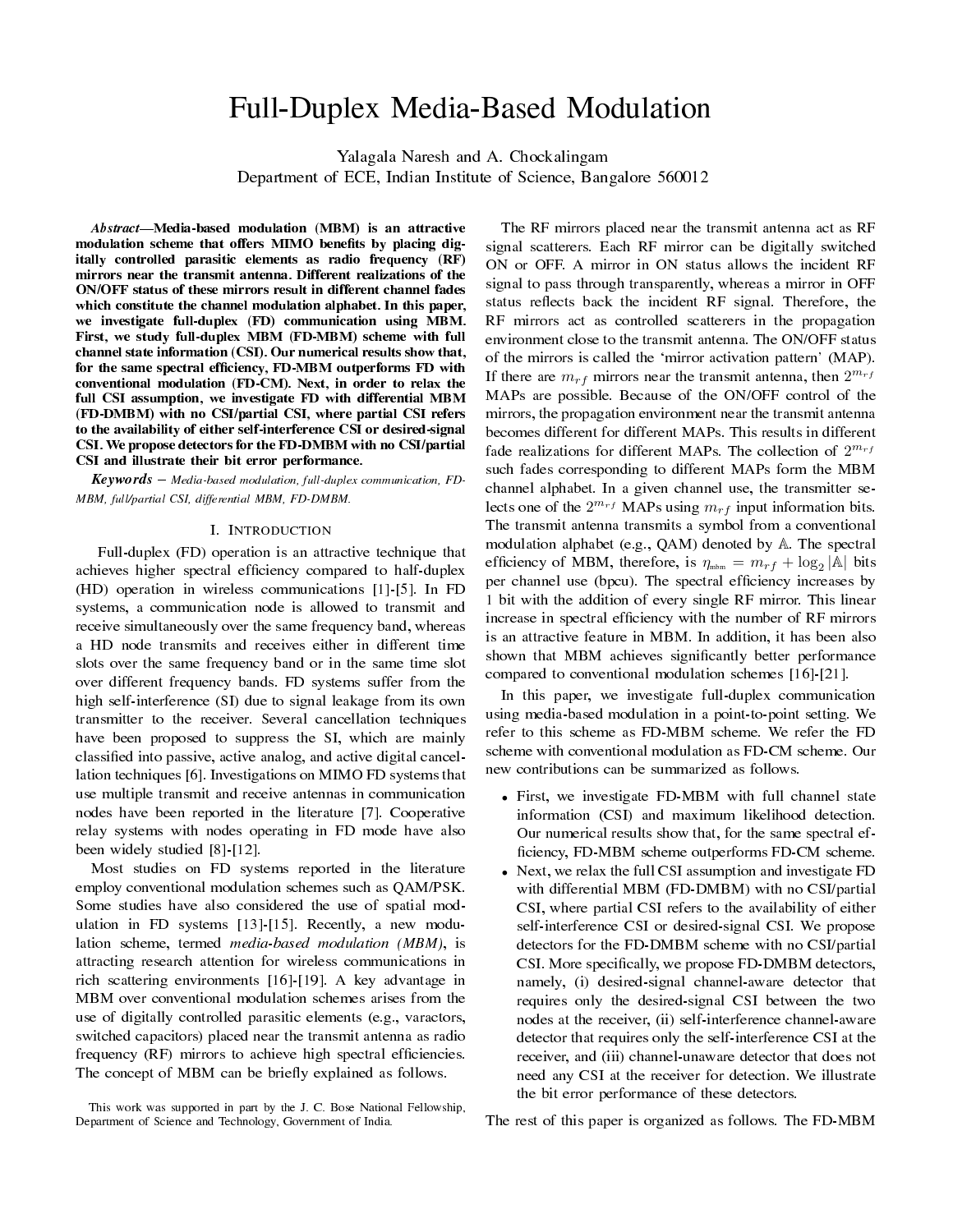system is presented in Section II. Section III presents the FD-DMBM system and the proposed three detectors. Section IV presents the results and discussions. Conclusions and potential for future work are presented in Section V.

#### II. FD-MBM SYSTEM

In this section, we present the FD-MBM system model. Consider FD communication between two nodes (node 1 and node 2) using MBM. Each node is equipped with *n<sup>r</sup>* receive antennas, and one transmit antenna surrounded by *mrf* RF mirrors as shown in Fig. 1. An *mrf* -length pattern of ON/OFF status of the  $m_{rf}$  mirrors is called as the 'mirror activation pattern (MAP)'. Since each mirror can be either ON or OFF, a total of 2 *<sup>m</sup>rf* MAPs are possible. Each of these MAPs results in a different realization of the channel, resulting in a MBM channel alphabet of size  $N_m \triangleq 2^{m_{rf}}$ . Therefore, the index of the chosen MAP in a given channel use conveys *mrf* information bits (referred to as `MAP index bits'). A mapping is done between the combinations of  $m_{rf}$  information bits and the MAPs. This mapping is made known a priori to both transmitter of node *i* and receiver of node *j*,  $j = \{1, 2\} \setminus i$ , for encoding and decoding purposes, respectively. In addition to the  $m_{rf}$  bits conveyed through the choice of a MAP in a given channel use, a symbol from a conventional modulation alphabet  $A$  (e.g., QAM/PSK) transmitted by the antenna also conveys information bits (referred to as `modulation symbol bits'). Let  $M \triangleq |A|$ . The achieved rate in FD-MBM, in bits per channel use (bpcu) per node, is then given by

$$
\eta_{\text{fd-mbm}} = \underbrace{m_{rf}}_{\text{MAP index bits}} + \underbrace{\log_2 M}_{\text{modulation symbol bits}} \text{bpcu per node. (1)}
$$

Therefore, the FD-MBM system can exchange  $\eta_{\rm sys,1}$  =  $2\eta_{\text{fd-mbm}} = 2(m_{rf} + \log_2 M)$  bits between the two nodes in each channel use. The FD-MBM transmitter at node  $i, i = 1, 2$ , is shown in Fig. 2. In each channel use, the transmitter takes  $m_{rf}$  + log<sub>2</sub> *M* bits and encode them as follows. The  $m_{rf}$ bits are mapped to a MAP index  $l_i, 1 \leq l_i \leq N_m$ , and the remaining  $log_2 M$  bits are mapped to a modulation symbol  $s_i \in A$ . The transmit antenna transmits the symbol  $s_i$  and the RF mirrors are activated (made ON/OFF) as per the *l<sup>i</sup>* th MAP.

## A. Received signal

Let  $\mathbf{h}_{ij}^k = [h_{ij}^{1k} \ h_{ij}^{2k} \ \cdots \ h_{ij}^{n_rk}]^T$  denote the  $n_r \times 1$  channel gain vector corresponding to the *k*th MAP of node *i* to the receiver of node *j*, where  $h_{ij}^{lk}$  is the channel fade coefficient corresponding to the *k*th MAP of node *i* to the *l*th receive antenna of node *j*,  $i = 1, 2$ ,  $j = 1, 2$ ,  $l = 1, 2, \cdots, n_r$ , and  $k=1,2,\cdots,N_m.$  Let  $\mathbb{H}_{ij}=\{\mathbf{h}_{ij}^{1},\mathbf{h}_{ij}^{2},\cdots,\mathbf{h}_{ij}^{N_m}\},\,i=1,2,$  $j = 1, 2$ , be the MBM channel alphabet from node *i* to node *j* corresponding to these channel gain vectors. Note that  $|\mathbb{H}_{ij}| =$  $N_m = 2^{m_{rf}}$  for every *i, j*. Let  $\mathbf{H}_{ij}$  denote the  $n_r \times N_m$ channel matrix from node  $i$  to node  $j$ , which is given by  $\mathbf{H}_{ij} = [\mathbf{h}_{ij}^1 \ \mathbf{h}_{ij}^2 \ \cdots \ \mathbf{h}_{ij}^{N_m}], \ i=1,2, \ j=1,2.$  We refer to  $\mathbb{H}_{ij}$ and  $H_{ij}$  as the 'desired channel alphabet' and 'desired channel matrix', respectively, when  $i \neq j$ . Similarly, we refer to  $\mathbb{H}_{ij}$ and  $H_{ij}$  as the 'self-interference (SI) channel alphabet' and



Fig. 1. Full-duplex MBM scheme.

SI channel matrix', respectively, when  $i = j$ . These channel alphabets are estimated a priori at the receivers through pilot transmissions.

Channel correlation model: The entries of the desired channel matrices  $\mathbf{H}_{ij}$ ,  $i \neq j$ , are assumed to be independent and identically distributed (i.i.d.) and distributed as  $\mathcal{CN}(0,1)$  as in [16]-[21]. The entries of the SI channel matrices  $H_{ii}$ ,  $i = 1, 2$ are distributed as  $CN(0,1)$  by assuming that the line-ofsight component is removed by SI cancellation [11]. However, the entries of  $H_{ii}$ ,  $i = 1, 2$  can be correlated due to space limitation between the transmit and receive antennas. We consider the Kronecker model to account for these spatial correlations. The SI channel matrix  $H_{ii}$  is then given by  $\mathbf{H}_{ii} = \mathbf{R}_r^{1/2} \tilde{\mathbf{H}}_{ii} \mathbf{R}_m^{1/2}$ , where  $\mathbf{R}_r$  is the  $n_r \times n_r$  receive correlation matrix,  $\tilde{\mathbf{H}}_{ii}$  is a matrix of size  $n_r \times N_m$  whose entries are i.i.d. and distributed as  $CN(0,1)$ , and  $\mathbf{R}_m$  is the  $N_m \times N_m$  MAP correlation matrix. We assume receive correlation is zero as in [7], i.e.,  $\mathbf{R}_r = \mathbf{I}_{n_r}$ , where  $\mathbf{I}_p$  denotes the identity matrix of size  $p \times p$ . The equicorrelation model is used to characterize the correlation between fades across MAPs as in [20], i.e.,  $\mathbf{R}_m = (1 - \rho)\mathbf{I}_{N_m} + \rho \mathbf{1}_{N_m}$ , where  $\rho$ denotes the correlation coefficient in the equicorrelation model and  $\mathbf{1}_p$  denotes the all ones matrix of size  $p \times p$ .

Now, the  $n_r \times 1$  received signal vector  $y_i$  at node *i* in a given channel use can be written as

$$
\mathbf{y}_{i} = \mathbf{h}_{ji}^{l_{j}} s_{j} + \mathbf{h}_{ii}^{l_{i}} s_{i} + \mathbf{n}_{i}
$$
\n
$$
= \mathbf{H}_{ji} \mathbf{e}_{l_{j}} s_{j} + \mathbf{H}_{ii} \mathbf{e}_{l_{i}} s_{i} + \mathbf{n}_{i}
$$
\n
$$
= \mathbf{H}_{ji} \mathbf{x}_{j} + \mathbf{H}_{ii} \mathbf{x}_{i} + \mathbf{n}_{i}, \qquad (2)
$$

where  $j = \{1, 2\} \setminus i$ ,  $e_p$  is an  $N_m \times 1$  vector whose pth coordinate is 1 and all other coordinates are zero,  $n_i$  is the  $n_r \times 1$  additive noise vector whose elements are i.i.d. and distributed as  $\mathcal{CN}(0, \sigma^2)$ ,  $\mathbf{x}_i = s_i \mathbf{e}_{l_i}$ , and  $\mathbf{x}_j = s_j \mathbf{e}_{l_j}$ . Note that the vectors  $x_i$  and  $x_j$  belong to the FD-MBM signal set  $\mathbb{S}_{\text{fd-mbm}}$ , which is given by

$$
\mathbb{S}_{\text{fd-mbm}} = \{ \mathbf{x} : \mathbf{x} = s\mathbf{e}_l, s \in \mathbb{A}, l \in \{1, 2, \dots, N_m\} \}.
$$
 (3)  
The size of the FD-MBM signal set is  $|\mathbb{S}_{\text{fd-mbm}}| = 2^{\eta_{\text{fd-mbm}}}$   
 $MN_m$ . For example, if  $m_{rf} = 2$  and  $M = 2$  (i.e., BPSK),  
then  $|\mathbb{S}_{\text{fd-mbm}}| = 8$ , and the corresponding FD-MBM signal set  
is given by

$$
\mathbb{S}_{fd\text{-mbm}} = \{ \mathbf{e}_1, -\mathbf{e}_1, \mathbf{e}_2, -\mathbf{e}_2, \mathbf{e}_3, -\mathbf{e}_3, \mathbf{e}_4, -\mathbf{e}_4 \}. \tag{4}
$$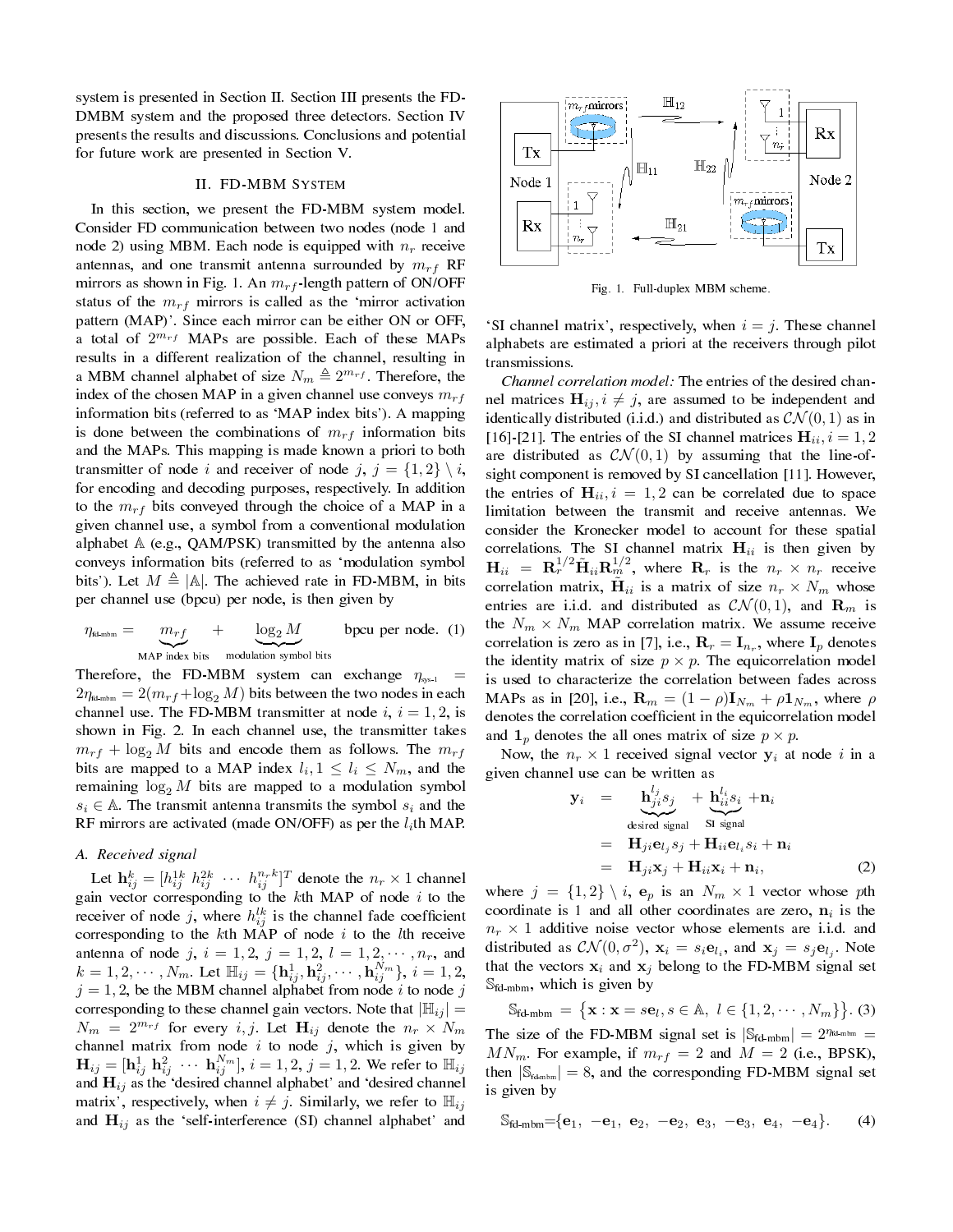

Fig. 2. FD-MBM transmitter at node  $i, i = 1, 2$ .

Note that **x***<sup>i</sup>* is perfectly known to node *i*. Assuming full CSI is available at the receiver of node  $i$ , i.e., channel matrices  $\mathbf{H}_{ji}$ ,  $j = 1, 2$ , the ML decision rule is given by

$$
\hat{\mathbf{x}}_j = \underset{\mathbf{x} \in \mathbb{S}_{\text{fd-mbm}}}{\text{argmin}} \|\mathbf{y}_i - \mathbf{H}_{ii}\mathbf{x}_i - \mathbf{H}_{ji}\mathbf{x}\|^2. \tag{5}
$$

The non-zero entry in  $\hat{\mathbf{x}}_j$  is demapped to get  $\log_2 M$  modulation symbol bits and the index of the non-zero location in  $\hat{\mathbf{x}}_i$ is demapped to get  $m_{rf}$  MAP index bits.

#### III. FD-DMBM SYSTEM

In this section, we relax the full CSI assumption by considering differential MBM [22] for FD operation with no CSI/partial CSI. We present the full-duplex differential MBM (FD-DMBM) signaling scheme and propose schemes for the detection of FD-DMBM signals.

### A. Transmitter

The FD-DMBM transmitter at node  $i, i = 1, 2$ , is shown in Fig. 3. It uses only  $n_m$  MAPs out of the available  $N_m$  MAPs for transmission,  $1 \leq n_m \leq N_m$ . The transmission takes place block-wise over  $n_m$  channel uses. Let the *t*th block consist of channel uses  $tn_m + 1$  to  $(t + 1)n_m$ . In the *t*th transmission block, the transmitter takes  $n_m \log_2 M + \lfloor \log_2(n_m!) \rfloor$  bits and encodes them as follows. The  $n_m \log_2 M$  bits are mapped to a modulation symbol vector  $\mathbf{s}_t^i \in \mathbb{A}^{n_m}$ , where A denotes an Mary PSK alphabet. The  $\lfloor \log_2(n_m!) \rfloor$  bits are mapped to a MAP permutation matrix  $\mathbf{P}_t^i$  of size  $n_m \times n_m$  such that the matrix  $\mathbf{P}_t^i$ has only one non-zero element  $(= 1)$  in each row and in each column, i.e.,  $P_t^i$  is of the form  $P_t^i = [\mathbf{g}_{l_t^{i_1}} \ \mathbf{g}_{l_t^{i_2}} \ \dots \ \mathbf{g}_{l_t^{i_{nm}}}]$ ,  $1 \leq b, c, l_t^{i_b}, l_t^{i_c} \leq n_m, l_t^{i_b} \neq l_t^{i_c} \ \forall \ b \neq c, g_p \text{ is an } n_m \times 1$ vector whose *p*th coordinate is 1 and all other coordinates are zero, and  $l_t^{i_b}$  denotes the index of the selected MAP in the  $(tn_m + b)$ th channel use at node *i*. Note that each MAP is selected only once in a block. The achieved rate in FD-DMBM in bpcu per node is given by

$$
\eta_{\text{id-dmbm}} = \underbrace{\log_2 M}_{\text{modulation}} + \underbrace{\frac{1}{n_m} \lfloor \log_2(n_m!) \rfloor}_{\text{MAP permutation bits}} \text{ bpcu per node.}
$$
 (6)

Therefore, the FD-DMBM system can exchange  $\eta_{sys2}$  =  $2n_m \eta_{\text{fd-dmbm}} = 2(\lfloor \log_2(n_m!) \rfloor + n_m \log_2 M)$  bits between the two nodes over each transmission block. The transmission matrix in the *t*th block is of size  $n_m \times n_m$ , denoted by  $\mathbf{X}_t^i$ , is generated in a differential manner as

$$
\mathbf{X}_t^i = \mathbf{X}_{t-1}^i \mathbf{P}_t^i \mathbf{D}_{\mathbf{s}_t^i}, \ i = 1, 2. \tag{7}
$$



Fig. 3. FD-DMBM transmitter at node  $i$ ,  $i = 1, 2$ .

where  $\mathbf{D}_{\mathbf{s}_t^i} = \text{diag}(\mathbf{s}_t^i), \mathbf{X}_0^i = \mathbf{P}_0^i \mathbf{D}_{\mathbf{s}_0^i}, \mathbf{P}_0^i$  can be any arbitrary MAP permutation matrix, and  $s_0^i$  can be any arbitrary vector in  $\mathbb{A}^{n_m}$ . Without loss of generality, we assume  $\mathbf{P}_0 = \mathbf{I}_{n_m}$  and **s**<sub>0</sub> is a vector of all ones. Note that for any  $t$ ,  $\mathbf{X}_t^i$  can have only one non-zero element belonging to A in each row and in each column. Let  $x_{l_t^i, b}$ , the  $(l_t^{i_b}, b)$ th entry of  $\mathbf{X}_t^i$ , be the non-zero element belonging to  $\mathbb{A}$ . Then, in the  $(tn_m + b)$ th channel use, the transmit antenna transmits the symbol  $x_{l_t^{i_b},b}$ and the RF mirrors are activated as per the  $l_t^{i_b}$ th MAP.

#### B. FD-DMBM signal set

A total of *nm*! MAP permutation matrices are possible. Out of them,  $2^{\lfloor \log_2(n_m!)\rfloor}$  matrices are chosen to form a set of MAP permutation matrices, denoted by P. The FD-DMBM signal set, denoted by  $\mathbb{S}_{\text{fd-dmbm}}$ , is given by

$$
\mathbb{S}_{\text{fd-dmbm}} = \left\{ \{ \mathbf{P}, \mathbf{s} \} : \mathbf{P} \in \mathbb{P}, \mathbf{s} \in \mathbb{A}^{n_m} \right\}. \tag{8}
$$

Note that  $\forall \{\mathbf{P}, \mathbf{s}\} \in \mathbb{S}_{\text{fd-dmbm}}$ ,  $\mathbf{PD}_{\mathbf{s}} \mathbf{D}_{\mathbf{s}}^{\dagger} \mathbf{P}^{\dagger} = \mathbf{D}_{\mathbf{s}}^{\dagger} \mathbf{P}^{\dagger} \mathbf{PD}_{\mathbf{s}} =$  $\mathbf{I}_{n_m}$ , where  $(.)^{\dagger}$  denotes the conjugate transpose.

*Example 1*: For  $n_m = 2$  and BPSK, the bpcu per node is 1.5, and the set  $\mathbb P$  is given by

$$
\mathbb{P} = \left\{ \begin{bmatrix} \mathbf{g}_1 & \mathbf{g}_2 \end{bmatrix}, \begin{bmatrix} \mathbf{g}_2 & \mathbf{g}_1 \end{bmatrix} \right\} = \left\{ \underbrace{\begin{bmatrix} 1 & 0 \\ 0 & 1 \end{bmatrix}, \begin{bmatrix} 0 & 1 \\ 1 & 0 \end{bmatrix}}_{\triangleq \mathbf{P}_1}, \underbrace{\begin{bmatrix} 0 & 1 \\ 0 & 1 \end{bmatrix}}_{\triangleq \mathbf{P}_2} \right\}.
$$
 (9)

The corresponding FD-DMBM signal set  $\mathbb{S}_{\text{fd-dmbm}}$  is given by  $\mathbb{S}_{\text{fd-dmbm}} = \left\{ {\mathbf{P}_1, \left[ {1\,\,1} \right]^T } \right\}, \left\{ {\mathbf{P}_1, \left[ {1\,\,-1} \right]^T } \right\}, \left\{ {\mathbf{P}_1, \left[ {-1\,\,1} \right]^T } \right\}$ *,*

$$
\{P_{1},\begin{bmatrix} -1 & 1 \end{bmatrix}^{T}\},\{P_{2},\begin{bmatrix} 1 & 1 \end{bmatrix}^{T}\},\{P_{2},\begin{bmatrix} 1 & -1 \end{bmatrix}^{T}\},\{P_{2},\begin{bmatrix} 1 & -1 \end{bmatrix}^{T}\},\{P_{2},\begin{bmatrix} 1 & -1 \end{bmatrix}^{T}\},\{P_{2},\begin{bmatrix} -1 & -1 \end{bmatrix}^{T}\},\{P_{2},\begin{bmatrix} -1 & -1 \end{bmatrix}^{T}\}\}. \tag{10}
$$

The transmitter takes three bits at a time and encode them as follows; the first bit is used to choose one among  $P_1$  and  $P_2$  as  $P_t^i$ , and the remaining two bits are used to choose the  $\mathbf{s}_t^i$  vector from  $\mathbb{A}^{n_m}$ . The resulting  $\mathbf{X}_t^i$  matrix of size  $2 \times 2$ generated as per (7) is then sent in two consecutive channel uses  $2t + 1$  and  $2(t + 1)$ .

#### C. Received signal

Let  $\mathbf{H}_{ij}$ ,  $i = 1, 2$ ,  $j = 1, 2$ , denote the  $n_r \times n_m$  channel matrix from node  $i$  to node  $j$  defined as in Sec. II. Assuming quasi-static channel over three adjacent block intervals, the  $n_r \times n_m$  received signal blocks  $\mathbf{Y}_{t-2}^i$ ,  $\mathbf{Y}_{t-1}^i$ , and  $\mathbf{Y}_t^i$  at node *i* in the (*t−*2)th, (*t−*1)th, and *t*th block intervals, respectively, are given by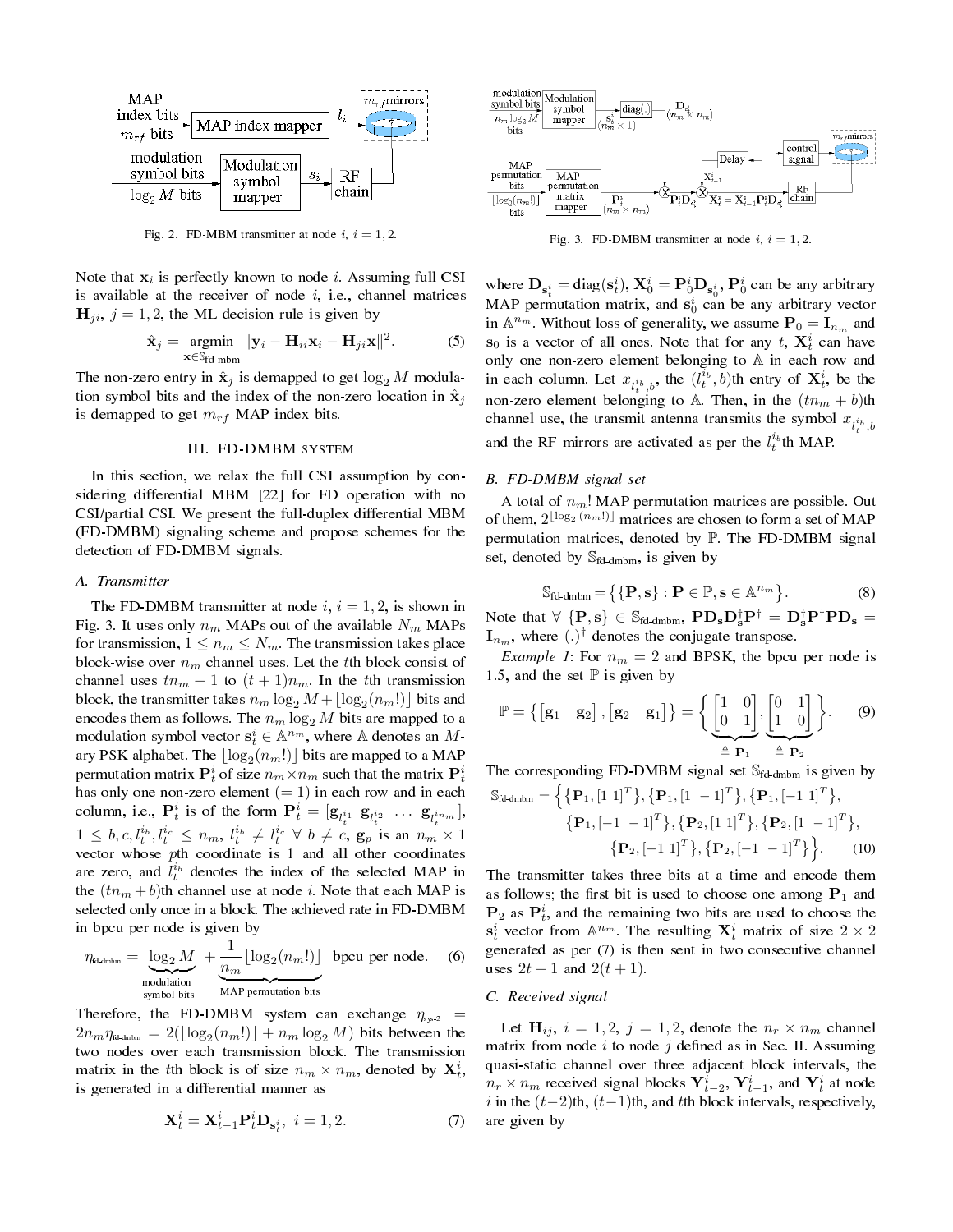$$
\mathbf{Y}_{t-2}^{i} = \mathbf{H}_{ji}\mathbf{X}_{t-2}^{j} + \mathbf{H}_{ii}\mathbf{X}_{t-2}^{i} + \mathbf{N}_{t-2}^{i},
$$
 (11)  
desired signal

$$
\mathbf{Y}_{t-1}^{i} = \mathbf{H}_{ji}\mathbf{X}_{t-1}^{j} + \mathbf{H}_{ii}\mathbf{X}_{t-1}^{i} + \mathbf{N}_{t-1}^{i}, \qquad (12)
$$
  

$$
\mathbf{Y}_{t}^{i} = \mathbf{H} \mathbf{Y}_{t}^{j} + \mathbf{H} \mathbf{Y}_{t}^{i} + \mathbf{N}_{t}^{i}
$$
 (13)

$$
\mathbf{Y}_{t}^{i} = \mathbf{H}_{ji}\mathbf{X}_{t}^{j} + \mathbf{H}_{ii}\mathbf{X}_{t}^{i} + \mathbf{N}_{t}^{i},
$$
\n
$$
j = \{1, 2\} \setminus i, \ \mathbf{N}_{t-2}^{i}, \ \mathbf{N}_{t-1}^{i}, \text{ and } \mathbf{N}_{t}^{i} \text{ are the additive}
$$

 $\frac{1}{2}$  where *t−*2 *t−*1 *t* noise matrices of size  $n_r \times n_m$  in the  $(t-2)$ th,  $(t-1)$ th, and *t*th block intervals, respectively, whose elements i.i.d. and distributed as  $\mathcal{CN}(0, \sigma^2)$ .

Now, we present three types of detectors for FD-DMBM signal detection, namely, 1) desired channel-aware (DCA) detector that requires only the desired channel matrix at the receiver, which is a commonly used detector for SI cancellation [14],[15], 2) SI channel-aware (SICA) detector that requires only the SI channel matrix at the receiver, and 3) channelunaware (CU) detector that does not need any channel matrix at the receiver for detection.

1) DCA detector: Post-multiplying (12) with  $\mathbf{P}_t^i \mathbf{D}_{\mathbf{s}_t^i}$  and substituting (7), we have

 ${\bf Y}^i_{t-1} {\bf P}^i_t \bar{{\bf D}}_{{\bf s}^i_t} = {\bf H}_{ji} {\bf X}^j_{t-1} {\bf P}^i_t {\bf D}_{{\bf s}^i_t} + {\bf H}_{ii} {\bf X}^i_t + {\bf N}^i_{t-1} {\bf P}^i_t {\bf D}_{{\bf s}^i_t}.$  (14) From  $(13)$  and  $(14)$ , we have

$$
\mathbf{Y}_{t}^{i} = \mathbf{Y}_{t-1}^{i} \mathbf{P}_{t}^{i} \mathbf{D}_{\mathbf{s}_{t}^{i}} + \mathbf{H}_{ji} \mathbf{X}_{t-1}^{j} \left( \mathbf{P}_{t}^{j} \mathbf{D}_{\mathbf{s}_{t}^{j}} - \mathbf{P}_{t}^{i} \mathbf{D}_{\mathbf{s}_{t}^{i}} \right) + \tilde{\mathbf{N}}_{t,d}^{i}, (15)
$$

where  $\tilde{\bf{N}}_{t,d}^i = {\bf{N}}_t^i - {\bf{N}}_{t-1}^i {\bf{P}}_t^i {\bf{D}}_{\bf{s}_t^i}$ . We can see that the elements of  $\tilde{N}_{t,d}^i$  are i.i.d. and distributed as  $\mathcal{CN}(0, 2\sigma^2)$ . Note that (15) depends not only on  $\{P_t^j, s_t^j\}$ , but also on the previous transmitted block  $\mathbf{X}_{t-1}^j$ . Therefore, optimal detection requires joint detection across the blocks  $\{P_u^j, S_u^j\}_{u=1}^t$ , whose computational complexity grows exponentially in *t*. So, instead of optimal detection, we consider a sub-optimal detection scheme whose decision rule is given by

$$
\{\hat{\mathbf{P}}_t^j, \hat{\mathbf{s}}_t^j\} = \underset{\{\mathbf{P}_t^j, \mathbf{s}_t^j\} \in \mathbb{S}_{\text{fd-dim}}}{\text{argmax}} P\left(\mathbf{Y}_{t-1}^i, \mathbf{Y}_{t-1}^i / \{\mathbf{P}_t^j, \mathbf{s}_t^j\}, \hat{\mathbf{X}}_{t-1}^j\right)
$$
\n
$$
= \underset{\{\mathbf{P}_t^j, \mathbf{s}_t^j\} \in \mathbb{S}_{\text{fd-dim}}}{\text{argmin}} \|\mathbf{Y}_{t,\text{dca}}^i - \mathbf{H}_{ji}\hat{\mathbf{X}}_{t-1}^j \mathbf{P}_t^j \mathbf{D}_{\mathbf{s}_t^j}\|^2, (16)
$$

where  $\mathbf{Y}_{t, \text{dca}}^i = \mathbf{Y}_t^i - \mathbf{Y}_{t-1}^i \mathbf{P}_t^i \mathbf{D}_{\mathbf{s}_t^i} + \mathbf{H}_{ji} \hat{\mathbf{X}}_{t-1}^j \mathbf{P}_t^i \mathbf{D}_{\mathbf{s}_t^i}$ , and  $\hat{\mathbf{X}}_{t-1}^{j}$  denotes the estimate of the  $(t-1)$ th transmitted block, which is given by  $\hat{\mathbf{X}}_{t-1}^j = \mathbf{P}_0^j \mathbf{D}_{\mathbf{s}_0^j} \hat{\mathbf{P}}_1^j \mathbf{D}_{\hat{\mathbf{s}}_1^j} \cdots \hat{\mathbf{P}}_{t-1}^j \mathbf{D}_{\hat{\mathbf{s}}_{t-1}^j}$ assuming zeroth transmitted block  $\{P_0^j, D_{s_0^j}\}\$  by node *j* is perfectly known at node *i*.

2) SICA detector: Post-multiplying (12) with  $\mathbf{P}_t^j \mathbf{D}_{\mathbf{s}_t^j}$  and substituting (7), we have

$$
\mathbf{Y}_{t-1}^{i} \mathbf{P}_{t}^{j} \mathbf{D}_{\mathbf{s}_{t}^{j}} = \mathbf{H}_{ji} \mathbf{X}_{t}^{j} + \mathbf{H}_{ii} \mathbf{X}_{t-1}^{i} \mathbf{P}_{t}^{j} \mathbf{D}_{\mathbf{s}_{t}^{j}} + \mathbf{N}_{t-1}^{i} \mathbf{P}_{t}^{j} \mathbf{D}_{\mathbf{s}_{t}^{j}}.
$$
 (17) From (13) and (17), we have

$$
\mathbf{Y}_{t}^{i} = \mathbf{Y}_{t-1}^{i} \mathbf{P}_{t}^{j} \mathbf{D}_{\mathbf{s}_{t}^{j}} + \mathbf{H}_{ii} \mathbf{X}_{t-1}^{i} \left( \mathbf{P}_{t}^{i} \mathbf{D}_{\mathbf{s}_{t}^{i}} - \mathbf{P}_{t}^{j} \mathbf{D}_{\mathbf{s}_{t}^{j}} \right) + \tilde{\mathbf{N}}_{t,s}^{i}, (18)
$$

where  $\tilde{\mathbf{N}}_{t,s}^i = \mathbf{N}_t^i - \mathbf{N}_{t-1}^i \mathbf{P}_t^j \mathbf{D}_{\mathbf{s}_t^j}$ . Note that the elements of  $\tilde{\mathbf{N}}_{t,s}^i$  are i.i.d. and distributed as  $\mathcal{CN}(0, 2\sigma^2)$ . The ML decision rule is given by

$$
\{\hat{\mathbf{P}}_t^j, \hat{\mathbf{s}}_t^j\} = \underset{\{\mathbf{P}_t^j, \mathbf{s}_t^j\} \in \mathbb{S}_{\text{fd-dm bm}}}{\text{argmin}} \|\mathbf{Y}_{t,\text{sca}_1}^i - \mathbf{Y}_{t,\text{sca}_2}^i \mathbf{P}_t^j \mathbf{D}_{\mathbf{s}_t^j} \|^2, \quad (19)
$$

where  $\mathbf{Y}_{t,\text{sca}_1}^i = \mathbf{Y}_t^i - \mathbf{H}_{ii}\mathbf{X}_t^i$  and  $\mathbf{Y}_{t,\text{sca}_2}^i = \mathbf{Y}_{t-1}^i - \mathbf{H}_{ii}\mathbf{X}_{t-1}^i$ . Note that the SICA detector does not need node *j*'s zeroth transmitted block at node *i*.

3) CU detector: Applying the same steps of SICA detector on  $(11)$  and  $(12)$ , we have

$$
\mathbf{Y}_{t-1}^{i} = \mathbf{Y}_{t-2}^{i} \mathbf{P}_{t-1}^{j} \mathbf{D}_{\mathbf{s}_{t-1}^{j}} + \mathbf{H}_{ii} \mathbf{X}_{t-2}^{i} \left( \mathbf{P}_{t-1}^{i} \mathbf{D}_{\mathbf{s}_{t-1}^{i}} - \mathbf{P}_{t-1}^{j} \mathbf{D}_{\mathbf{s}_{t-1}^{j}} \right) + \tilde{\mathbf{N}}_{t-1,s}^{i}, (20)
$$

where  $\tilde{\mathbf{N}}_{t-1,s}^i = \mathbf{N}_{t-1}^i - \mathbf{N}_{t-2}^i \mathbf{P}_{t-1}^j \mathbf{D}_{\mathbf{s}_{t-1}^j}$ . Assuming that  $\left( \mathbf{P}_{t-1}^{i} \mathbf{D}_{\mathbf{s}_{t-1}^{i}} - \mathbf{P}_{t-1}^{j} \mathbf{D}_{\mathbf{s}_{t-1}^{j}} \right)$  is invertible, (20 ) is invertible, (20) can be written as

$$
\mathbf{H}_{ii}\mathbf{X}_{t-2}^{i} = \left(\mathbf{Y}_{t-1}^{i} - \mathbf{Y}_{t-2}^{i}\mathbf{P}_{t-1}^{j}\mathbf{D}_{\mathbf{s}_{t-1}^{j}} - \tilde{\mathbf{N}}_{t-1,s}^{i}\right) \times \left(\mathbf{P}_{t-1}^{i}\mathbf{D}_{\mathbf{s}_{t-1}^{i}} - \mathbf{P}_{t-1}^{j}\mathbf{D}_{\mathbf{s}_{t-1}^{j}}\right)^{-1}.
$$
 (21)

Substituting (21) in (18) and simplifying, we get

$$
\mathbf{Y}_{t}^{i} = \mathbf{Y}_{t-1}^{i} \mathbf{A}_{t}^{i} - \mathbf{Y}_{t-2}^{i} \mathbf{B}_{t}^{i} + \mathbf{N}_{t,cu}^{i}, \qquad (22)
$$

where

$$
\mathbf{A}_{t}^{i} = \left(\mathbf{P}_{t-1}^{i} \mathbf{D}_{\mathbf{s}_{t-1}^{i}} - \mathbf{P}_{t-1}^{j} \mathbf{D}_{\mathbf{s}_{t-1}^{j}}\right)^{-1} \times
$$
\n
$$
\left(\mathbf{P}_{t-1}^{i} \mathbf{D}_{\mathbf{s}_{t-1}^{i}} \mathbf{P}_{t}^{i} \mathbf{D}_{\mathbf{s}_{t}^{i}} - \mathbf{P}_{t-1}^{j} \mathbf{D}_{\mathbf{s}_{t-1}^{j}} \mathbf{P}_{t}^{j} \mathbf{D}_{\mathbf{s}_{t}^{j}}\right), (23)
$$
\n
$$
\mathbf{B}_{t}^{i} = \mathbf{P}_{t-1}^{j} \mathbf{D}_{\mathbf{s}_{t-1}^{j}} \left(\mathbf{P}_{t-1}^{i} \mathbf{D}_{\mathbf{s}_{t-1}^{i}} - \mathbf{P}_{t-1}^{j} \mathbf{D}_{\mathbf{s}_{t-1}^{j}}\right)^{-1} \times
$$
\n
$$
\mathbf{P}_{t-1}^{i} \mathbf{D}_{\mathbf{s}_{t-1}^{i}} \left(\mathbf{P}_{t}^{i} \mathbf{D}_{\mathbf{s}_{t}^{i}} - \mathbf{P}_{t}^{j} \mathbf{D}_{\mathbf{s}_{t}^{j}}\right), (24)
$$

and  $\mathbf{N}_{t,\text{cu}}^i = \mathbf{N}_t^i - \mathbf{N}_{t-1}^i \mathbf{A}_t^i + \mathbf{N}_{t-2}^i \mathbf{B}_t^i$ . Let  $\mathbf{n}_{t,cu}^{i,p}$  denote the *p*th row of  $N_{t,cu}^i$ ,  $p = 1, 2, \cdots, n_r$ . We can see that  $n_{t,cu}^{i,p}$  is a complex Gaussian random vector with

$$
\mathbb{E}(\mathbf{n}_{t,cu}^{i,p}) = \mathbf{0}_{1 \times n_m},
$$
\n
$$
\mathbb{E}[(\mathbf{n}_{t,cu}^{i,p})^{\dagger} \mathbf{n}_{t,cu}^{i,q}] = \begin{cases} \mathbf{C}_t^i & \text{if } p = q \\ \mathbf{0}_{n_m \times n_m} & \text{if } p \neq q \end{cases}
$$
\n(25)

where  $\mathbf{C}_t^i = \sigma^2 \Big(\!\mathbf{I}_{n_m}\!\!+\! (\mathbf{A}_t^i)^\dagger \mathbf{A}_t^i\!+\! (\mathbf{B}_t^i)^\dagger \mathbf{B}_t^i\!\Big),$   $\mathbb{E}(.)$  denotes the expectation operator, and  $\mathbf{0}_{u \times v}$  denotes the all-zero matrix of size  $u \times v$ . Therefore, the ML decision rule is given by

$$
\left\{ \{\hat{\mathbf{P}}_u^j, \hat{\mathbf{s}}_u^j\} \right\}_{u=t-1}^t = \operatorname*{argmin}_{\left\{ \{\mathbf{P}_u^j, \mathbf{s}_u^j\} \right\}_{u=t-1}^t \in \mathbb{S}_{\text{Id-dmbm}}} \mathcal{C}\left( \{\mathbf{P}_u^j, \mathbf{s}_u^j\} \right), (26)
$$

where  $\mathcal{C}(\{\mathbf{P}_u^j, \mathbf{s}_u^j\}) = \text{Tr}[\mathbf{Y}_{t,c}^i(\mathbf{C}_t^i)^{-1}(\mathbf{Y}_{t,c}^i)^{\dagger}] + n_r \log(\det(\mathbf{C}_t^i)),$  $Y_{t,c}^i = \hat{Y}_t^i - Y_{t-1}^i \hat{A}_t^i + \hat{Y}_{t-2}^i \hat{B}_t^i$ , and Tr(.) denotes the trace operator. Note that the CU detector jointly detects  $(t - 1)$ th and *t*th block information bits at the *t*th block. In other words, the CU detector operates once in two transmission blocks (i.e., at  $(2p)$ th transmission block,  $p = 1, 2, \cdots$ ). We now present a mapping rule from the information bits to a signal set such that  $(\mathbf{A}_t^i, \mathbf{B}_t^i)$  is unique and  $(\mathbf{P}_{t-1}^i \mathbf{D}_{\mathbf{s}_{t-1}^i} - \mathbf{P}_{t-1}^j \mathbf{D}_{\mathbf{s}_{t-1}^j})$ ) is invertible.

Signal set mapping: Both nodes use Lehmer code [23] to map the MAP permutation bits to a MAP permutation matrix. Node 1 maps its modulation symbol bits to conventional M-PSK modulation symbols (without any rotation, i.e., A). To make  $(\mathbf{P}_{t-1}^i \mathbf{D}_{\mathbf{s}_{t-1}^i} - \mathbf{P}_{t-1}^j \mathbf{D}_{\mathbf{s}_{t-1}^j})$  invertible, node 2 maps its modulation symbol bits to a rotated *M*-PSK symbols in the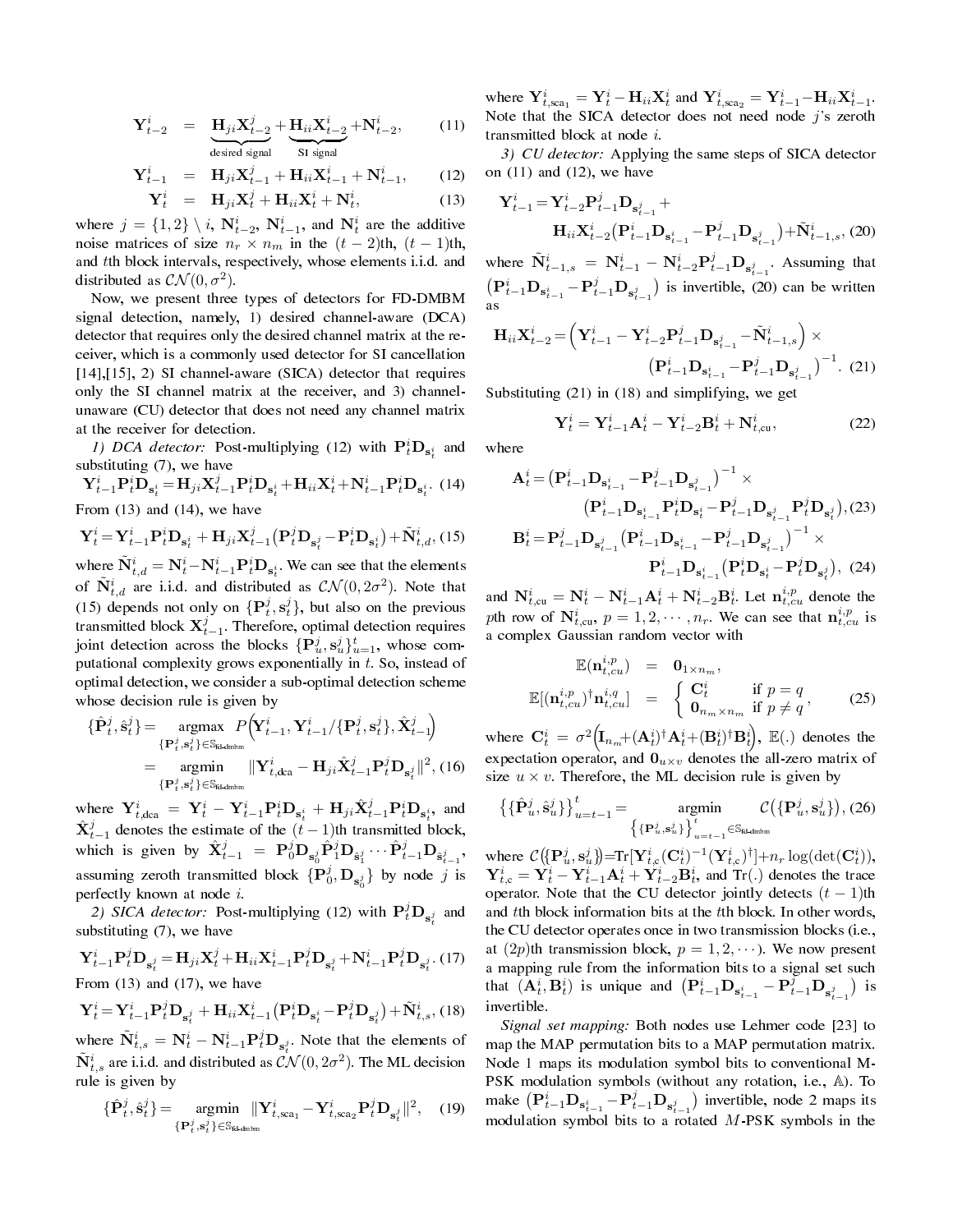$(t-1)$ th transmission block (i.e., in  $(2p-1)$ th transmission block,  $p = 1, 2, \cdots$ ). The modulation symbol vector  $\mathbf{s}_{t-1}^2$ takes its *q*th element from the set  $\mathbb{A}_q$ , which is given by  $A_q = \exp(i\frac{\pi}{(2^{q-1})M})A, q = 1, 2, \cdots, n_m$ , where  $i = \sqrt{-1}$ . Further, to make the pair  $(A_t^i, B_t^i)$  unique, the modulation symbol vector  $s_t^2$  in *t*th transmission block (i.e., in  $(2p)$ th transmission block,  $p = 1, 2, \cdots$ ) takes its elements from  $A_{n_m}$ . Note that there can be other mappings are also possible to make  $(\mathbf{A}_t^i, \mathbf{B}_t^i)$  is unique and  $(\mathbf{P}_{t-1}^i \mathbf{D}_{\mathbf{s}_{t-1}^i} - \mathbf{P}_{t-1}^j \mathbf{D}_{\mathbf{s}_{t-1}^j})$ ) is invertible.

After detection, the vector  $\hat{\mathbf{s}}_t^j$  is demapped to get  $n_m \log_2 M$ modulation symbol bits, and the matrix  $\hat{P}_t^j$  is demapped to get  $\lfloor \log_2(n_m!) \rfloor$  MAP permutation bits.

#### IV. RESULTS AND DISCUSSIONS

In this section, we present the bit error rate (BER) performance of FD-MBM and FD-DMBM schemes as a function of average signal-to-noise ratio (SNR). The average SNR is defined as  $E_s/\sigma^2$ , where  $E_s$  denotes the average energy of QAM/PSK modulation alphabet.

In Fig. 4, we present a comparison between the BER performance of FD-MBM and FD with conventional modulation (FD-CM) schemes. All the schemes considered in this figure use  $n_r = 2$ , ML detection, and convey 4 bpcu per node. The following schemes are considered. FD-MBM schemes: *i*)  $m_{rf} = 2$ , 4-QAM; *ii*)  $m_{rf} = 1$ , 8-QAM/8-PSK. FD-CM schemes: 16-QAM/16-PSK. It is seen that FD-MBM schemes achieve better performance compared to FD-CM schemes. For example, at  $10^{-4}$  BER, FD-MBM with  $m_{rf} = 2$  and 4-QAM requires about 2 dB and 4.5 dB less SNR compared to FD-CM with 16-QAM and 16-PSK, respectively. Similarly, FD-MBM with  $m_{rf} = 1$  and 8-PSK performs better than FD-CM with 16-QAM and 16-PSK by about 1 dB and 3.5 dB, respectively. A reason for this performance advantage is the use of a smaller sized modulation alphabet in FD-MBM (4- QAM, 8-PSK) compared to FD-CM (16-QAM, 16-PSK). It is also seen that both the FD-MBM with 8-QAM and FD-CM using 16-QAM achieve nearly same performance even though FD-MBM uses a smaller sized alphabet. This is because, in this case, the performance gain provided by the smaller sized alphabet is neutralized by the error performance of the MAP index bit. Next, for the same systems considered in Fig. 4, Fig. 5 shows the effect of increasing  $n_r$  on the average SNR required to achieve a target BER of 10*<sup>−</sup>*<sup>3</sup> . It is seen that the required SNR in all the systems decreases as *n<sup>r</sup>* is increased. Also, comparative performance similar to that in Fig. 4 can be observed in Fig. 5 as well. For example, FD-MBM with  $m_{rf} = 2$  and 4-QAM achieves 10<sup>-3</sup> BER at 10 dB SNR with  $n_r = 4$ , whereas FD-CM with 16-QAM and 16-PSK requires  $n_r = 7$  and 13, respectively.

Figure 6 shows the BER performance of FD-MBM and FD-DMBM schemes. The following system parameters are considered. FD-MBM:  $m_{rf} = 1$ , BPSK, 2 bpcu per node, ML detector. FD-DMBM: *i*)  $m_{rf} = 1$ ,  $n_m = 2$ , BPSK, 1.5 bpcu per node, *ii*)  $m_{rf} = 1$ ,  $n_m = 2$ , 4-PSK, 2.5 bpcu per node, with DCA, SICA, and CU detectors for FD-DMBM. All the



Fig. 4. BER performance of FD-MBM and FD-CM schemes with 4 bpcu per node,  $n_r = 2$ , and ML detection. FD-MBM: *i*)  $m_{rf} = 2$ , 4-QAM; *ii*)  $m_{rf} = 1$ , 8-QAM/8-PSK. FD-CM: 16-QAM/16-PSK.



Fig. 5. Average SNR required to achieve 10*−*<sup>3</sup> BER in FD-MBM and FD-CM schemes.

schemes use  $n_r = 2$  and  $\rho = 0$  (i.e., no correlation between the SI channel fades corresponding to different MAPs). It is seen that FD-MBM achieves better performance among all the schemes. This is because of the availability of full CSI at the receiver for detection in FD-MBM. It is also seen that the performance loss in FD-DMBM with 1.5 bpcu per node and 2.5 bpcu per node using SICA detector compared to FD-MBM with 2 bpcu per node using ML detector is about 0.5 dB and 2.5 dB, respectively. Similarly, the performance loss in FD-DMBM with 1.5 bpcu per node and 2.5 bpcu per node using CU detector (which does not need any CSI) compared to FD-MBM with 2 bpcu per node using ML detector (which needs full CSI) is about 8.5 dB and 13.5 dB, respectively. It is further seen that, at given spectral efficiency, SICA detector performs better than DCA detector, although both the detectors require only one channel matrix (i.e., desired channel matrix in DCA detector and SI channel matrix in SICA detector) for detection. This is because the DCA detector uses the estimate of the previous transmitted block to detect current information block, which, in turn, results in error propagation. Whereas,